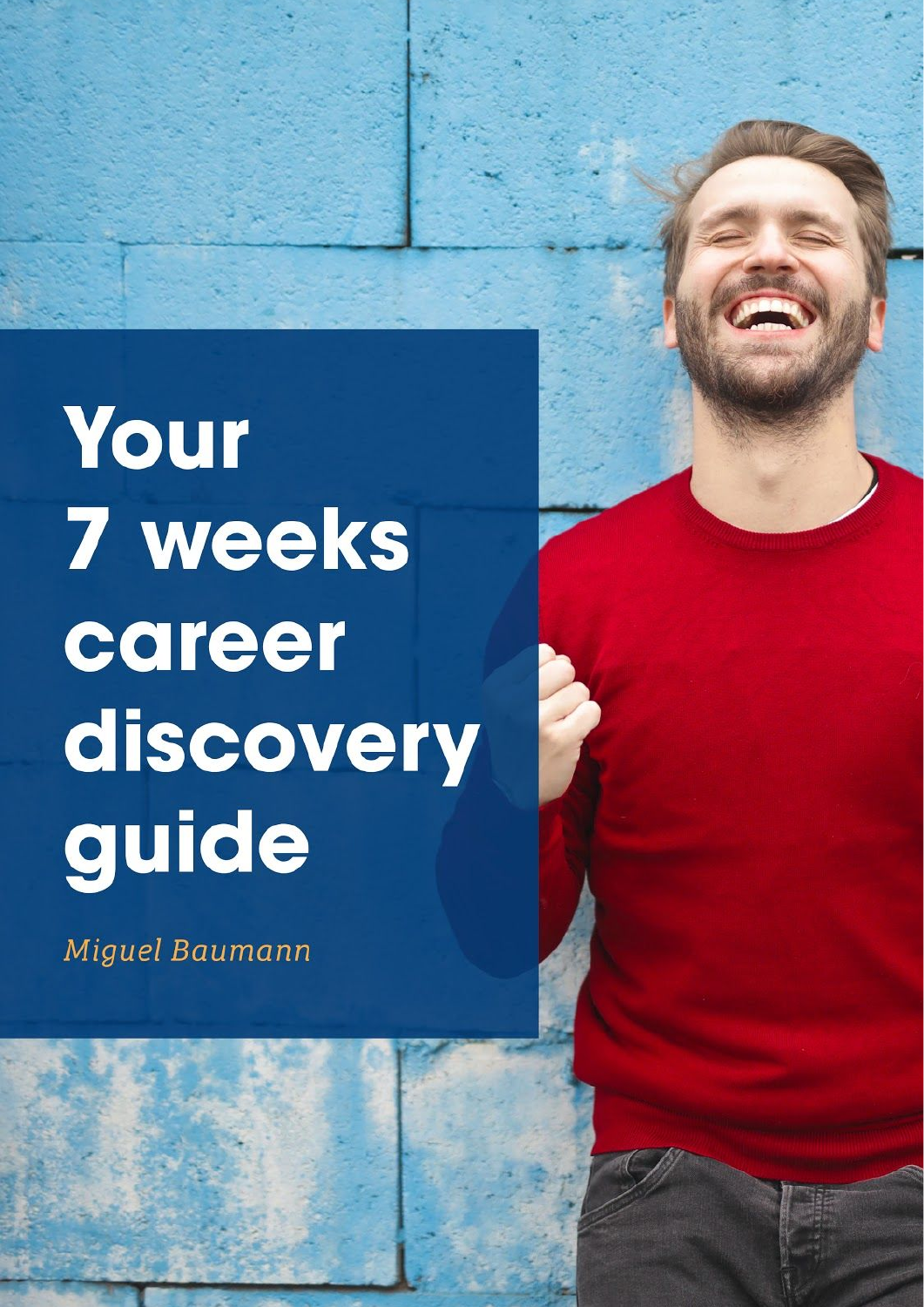# **Congratulations on your decision to do something different with your life! It takes courage and strength to take this step**

This ebook is for you to:

- This ebook is for you to uncover what you really want in life and your career
- Take specific and focused steps towards it
- Build confidence and courage to change your life

I am Miguel, a serial entrepreneur, and corporate Manager. I worked all my life creating products and services to make life easier and connect more deeply. I often struggled with what impact I want to have on the world and what my life purpose is.

Connecting the dots between my past, my struggles allowed me to create my own career very consciously and I continue to do so every day. I follow my curiosity and playfulness, becoming more and more me.

As a certified career & life coach, I support young professionals in Tech to create their own careers and find real joy in life.



You can always reach out to me with questions: coaching@miguelbaumann.com and I will help you further if you get stuck somewhere.



Block in each of the following weeks a slot of 30-60min in your calendar. I know it's a big commitment, and there are no real shortcuts that lead to a satisfying result in the long run. So give yourself this time to reflect, learn, and uncover new things. You will learn more about yourself, what you want in life, and how your career path will look like.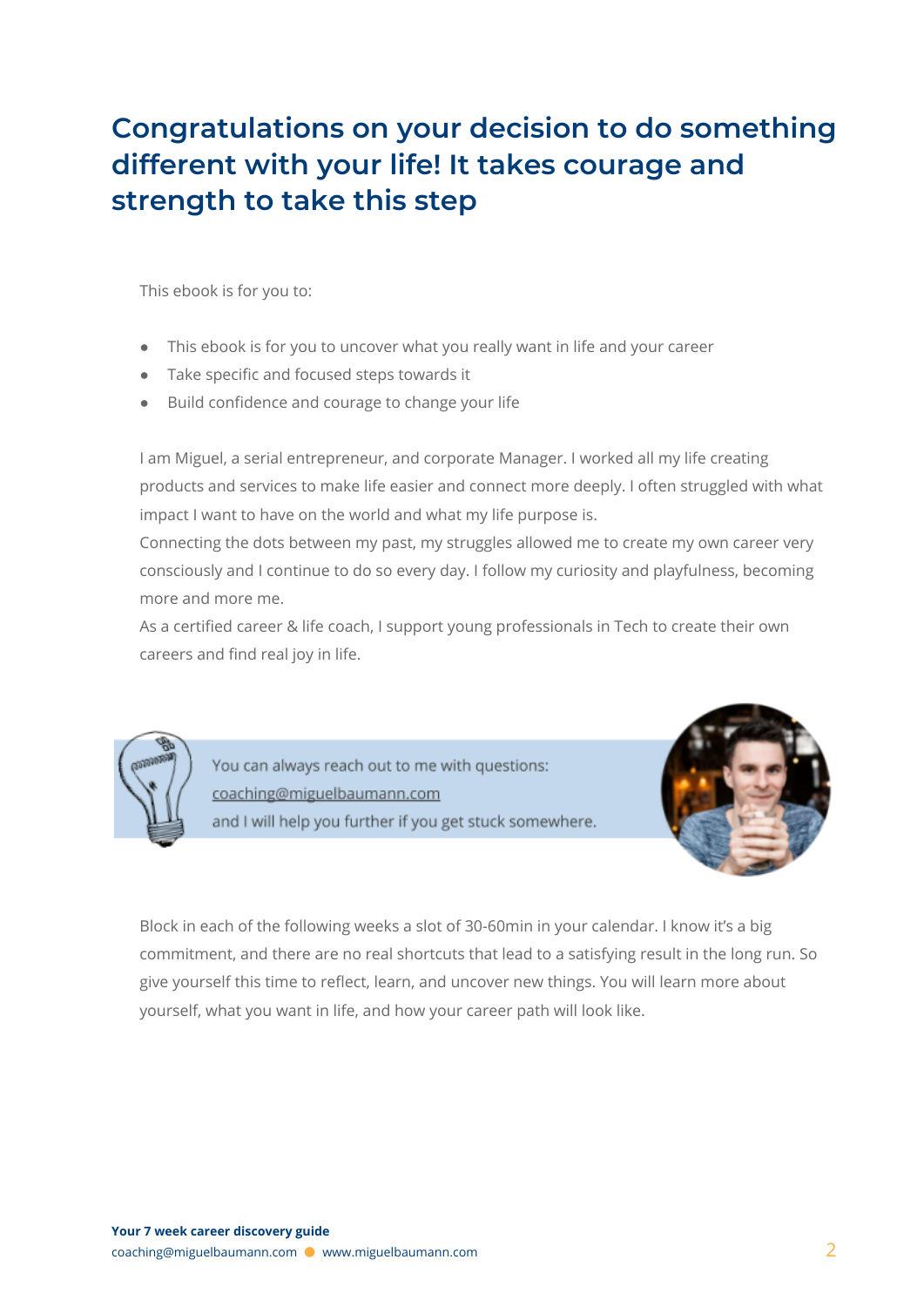# **Overview of this guide**

In the following weeks, you will work through different topics. Don't leave anything out, don't jump forward. It takes time for answers to unfold naturally over time - my clients get the best results when they simply trust this proven process and reach out to me when they feel stuck.

| <b>Week 1: Building the Foundation</b>                             | 4              |
|--------------------------------------------------------------------|----------------|
| Week 2: Look back and create learning                              | $\overline{7}$ |
| Week 3: Reflecting on your stories and life-changing events        | 8              |
| Week 4: Assessing what is important to you                         | 10             |
| Week 5: Where do I want to go? What is my goal in life and career? | 12             |
| Week 6: Use the wisdom around you                                  | 15             |
| Week 7: Bringing it all together                                   | 17             |
| What's next?                                                       | 19             |
| Additional resource: How this guide is built on Neuroscience       | 20             |
| Additional resource: How to take decisions based on Neuroscience   | 21             |
| Additional resource: List of values                                | 23             |

### *Two small things for you to be perfectly prepared:*

- a) Find a journal to write down additional notes and reflections
- b) Print this guide, it will help you go through it easier. Writing by hand is one of the easiest and most important tools to pump up your left and right brain connections to get creative insights that were hidden until now.

#### **Let's get started, there will be no better time!**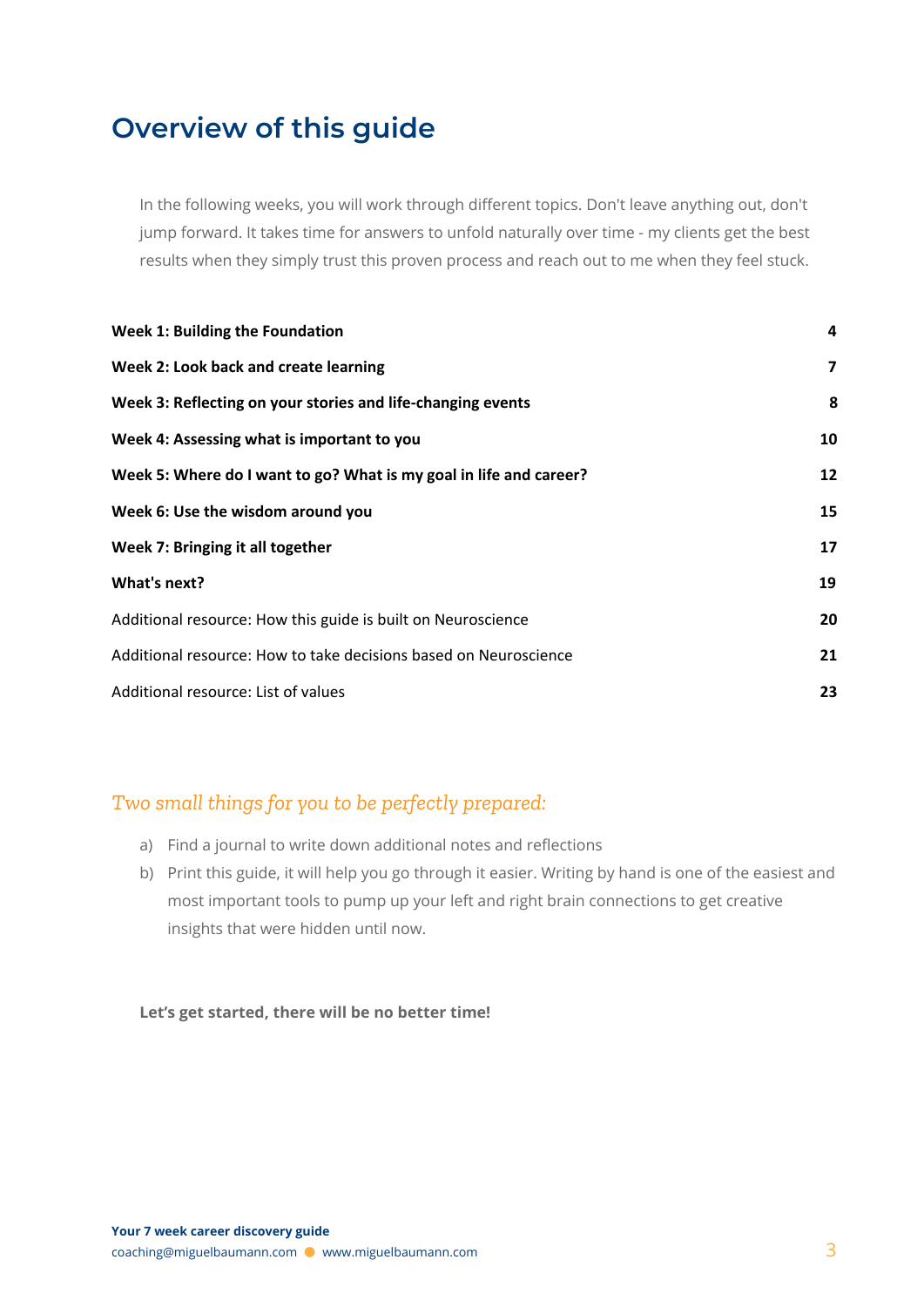## <span id="page-3-0"></span>**Week 1: Building the Foundation**

In this week's exercises, we will set the basis with some reflections to warm up and get in the mood of digging deeper. Give yourself the time to go through these questions, contemplate, talk with your parents, partner, or friend to add more ideas, keywords, and depth. They can help you remember things you didn't and that might be important.

And keep adding details as you go through your week, sometimes things take time to come up.

Let's go!

First, let's start with why you are doing this guide? What is it that you want to achieve? How do imagine it would feel knowing what your dream career is? Use these insights you write down here once you feel less motivated along the 7 weeks.

And now my all-time favorite: If money weren't a problem, what would you spend your every day doing? What does your perfect day look like?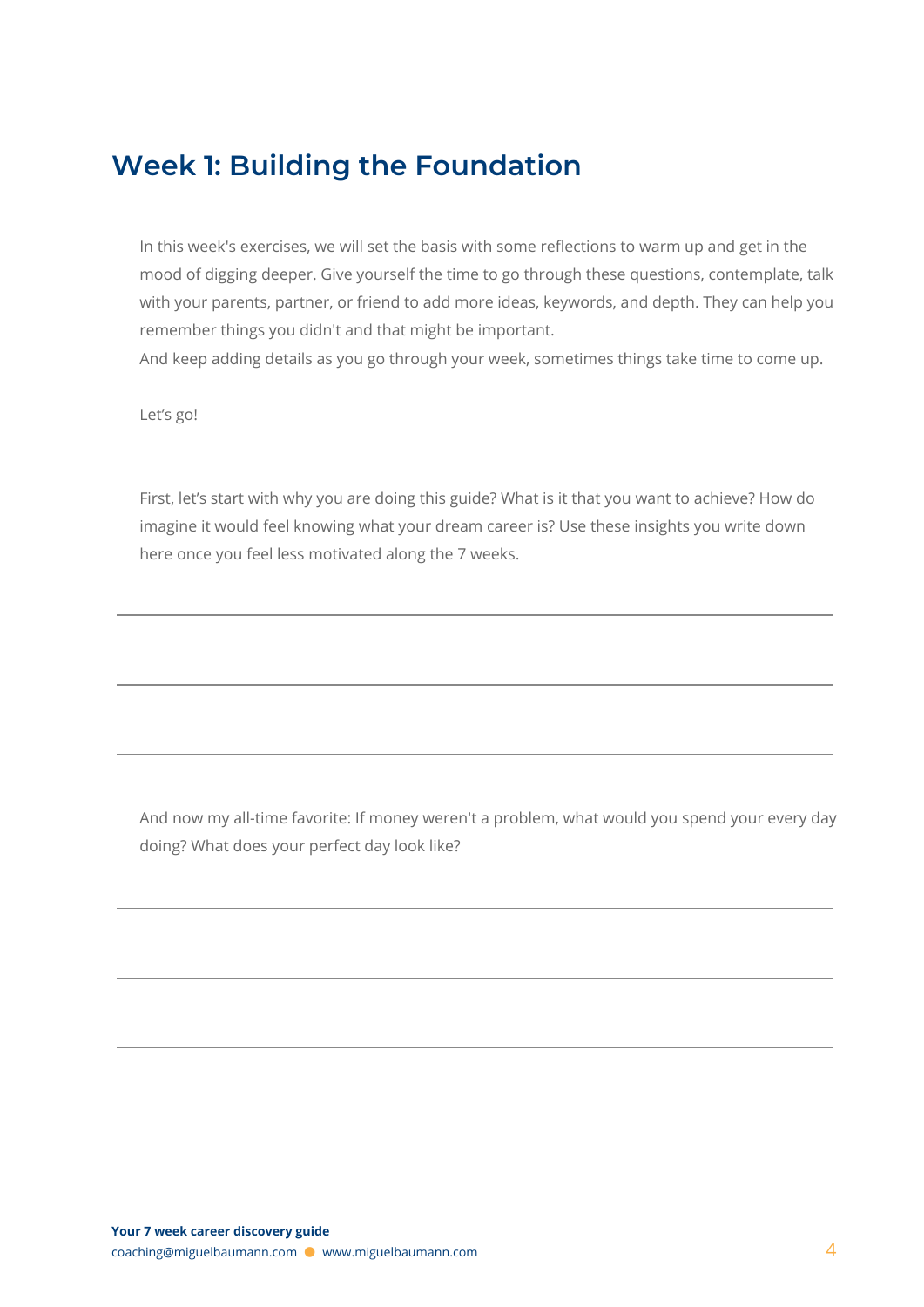What dreams have you given up on? What was holding you back? Did fear play a role?

What people, events, and experiences have had the greatest impact on you and your life?

What is the hardest thing you have ever had to overcome? How did this influence you? What did you learn from this experience?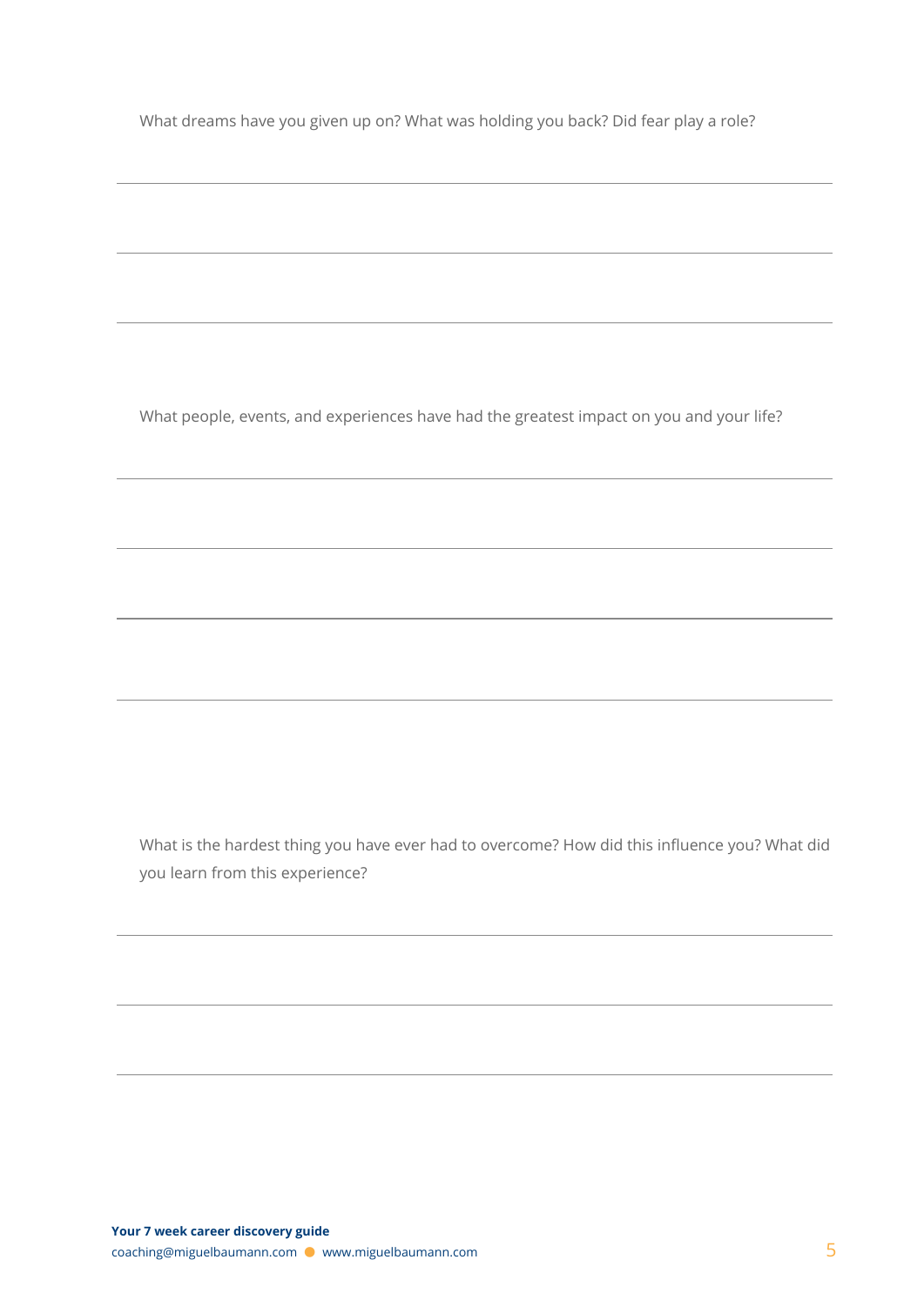What activity(ies) are you doing when it feels like time flies by? When are you in 'Flow' or the 'Zone' at work or anywhere else at life? If this question is hard, think of moments in life, when things were perfect, nothing was in the way. What were those moments? What did you do? Who were you with?

### *Confidence box (Bonus exercise):*

The Confidence Box is a place where you store all your achievements and successes, big or small. The things that went well, that you are proud of. Start today by writing them all down. And then keep adding more over time when they happen or when you remember them, write them down with details and store them in a safe place. Use loose paper, a dedicated journal, nice post-its, or postcards.

### **Awesome, you are done with the first week towards uncovering what you really want in your career & life!**

For next week: prepare 1h of quiet time and some paper you can write on a lot, maybe a small diary or notebook to write in. Writing by hand is an important part of the process and make sure you are equipped for it.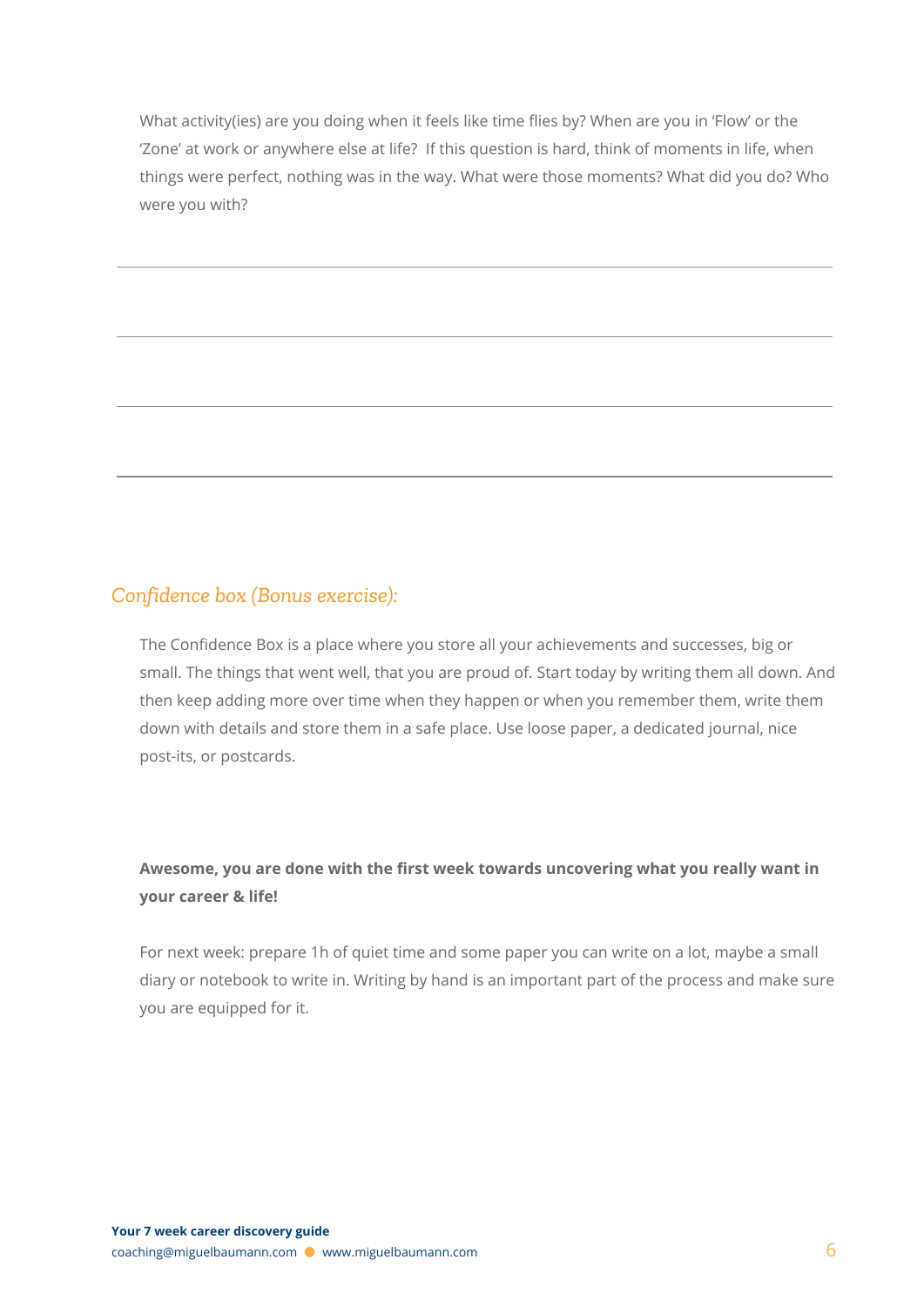## <span id="page-6-0"></span>**Week 2: Look back and create learning**

#### You made it back here, sweet!

Shortly look back at what you did last week. Were there some more insights, factors, or things that came up during the week? Write these additional insights down:

Now, this week's task goes at the core of who you are and what you experienced. We look back at your whole life.

For this, make sure you have at least 1h of quiet, uninterrupted time. I am serious, turn off music, TV, put your phone on silent. This is time for yourself. If you can't do this right now, stop and choose another moment for this.

Exercise: You will look back at your life in chunks of 7 years and write about it (this process is also called journaling). So, split up your life in chunks of 7 years, e.g. you are 31, split up your life in 0-7 years old, 8-14, 15-21, 21-28, 28-31. Write about each of the 7-year chunks the following way:

Questions to look at for each phase:

- A. What were the highlights? What did I enjoy most?
- B. What were the tough times? What made them so tough?
- C. What are my proudest moments? What am I proud of?
- D. And basically, anything else you think is important about these phases for you.

When writing about it, follow these guidelines to dive deep into it and get the most out of this exercise:

- A. Write like you would be telling a story about yourself, not just bullet points or keywords. Write in the form of "I" and "my".
- B. Talk about all aspects of your life, like friends, family, work, education, hobbies, traveling, and anything else important to you in that period that impacted you
- C. Allow space for your emotions, they will guide you to the important aspects. Stay curious about these moments, events, and feelings. *If you experienced strong trauma in your life, please do not revisit them without professional guidance*

**Now, after you have done this, you are probably exhausted. If you don't finish in one go, that is fine, take as much time as you need.**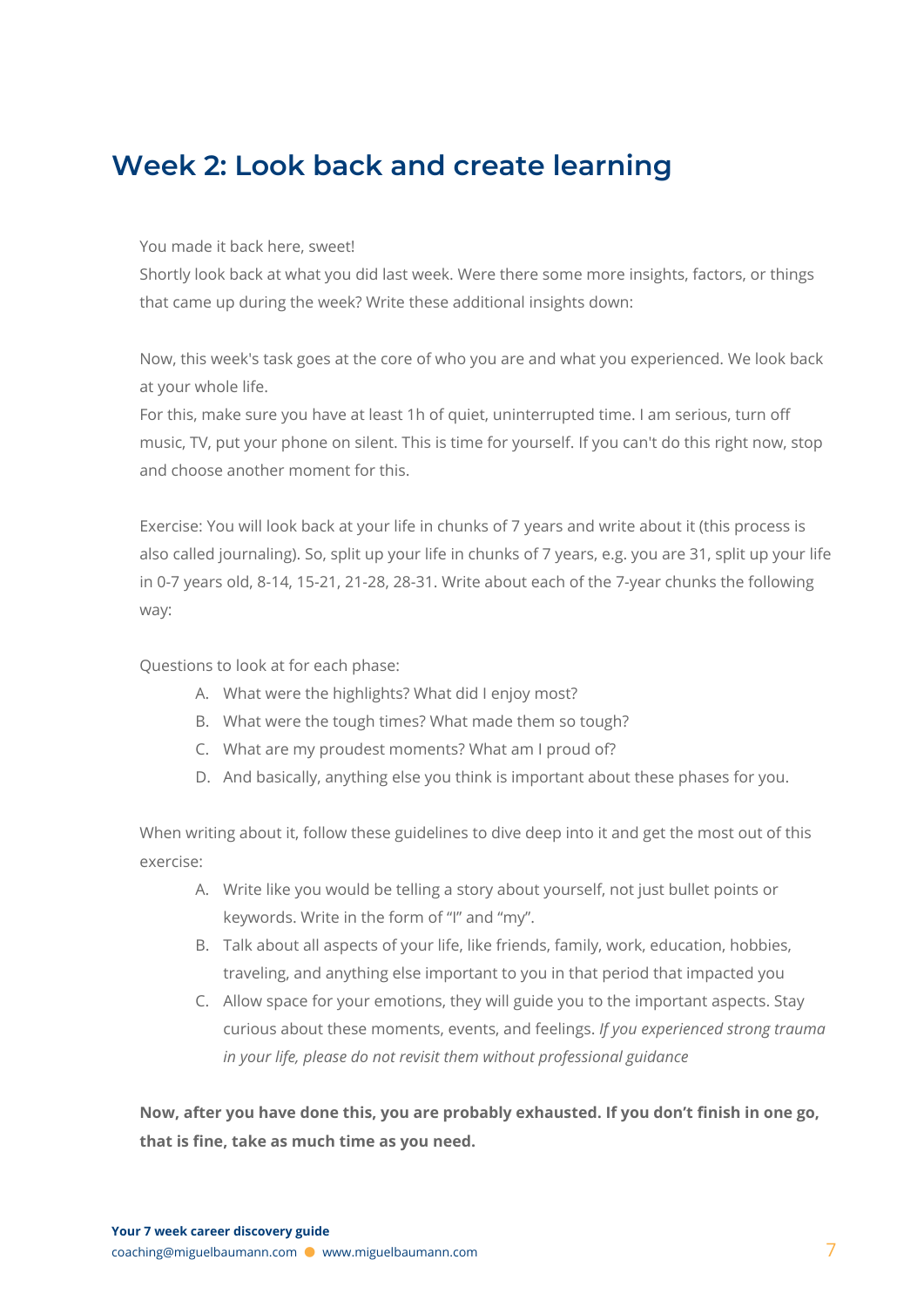# <span id="page-7-0"></span>**Week 3: Reflecting on your stories and life-changing events**

It might seem an awful lot of looking at the past instead of creating the future. I believe that the source for authentic living, your true calling, and impact in the world - it all lies within you. Over time you have shown already how you handled your life's challenges and how you have grown with them - let's use that to create your future!

All following questions will deepen the insights from your personal story you wrote in week 2:

In which experiences did you find the greatest inspiration and passion?

How have the disappointments and failures you experienced earlier in life shaped you? What have you learned from them?

What adjustments do you need to take regarding career and life looking at all the reflections so far?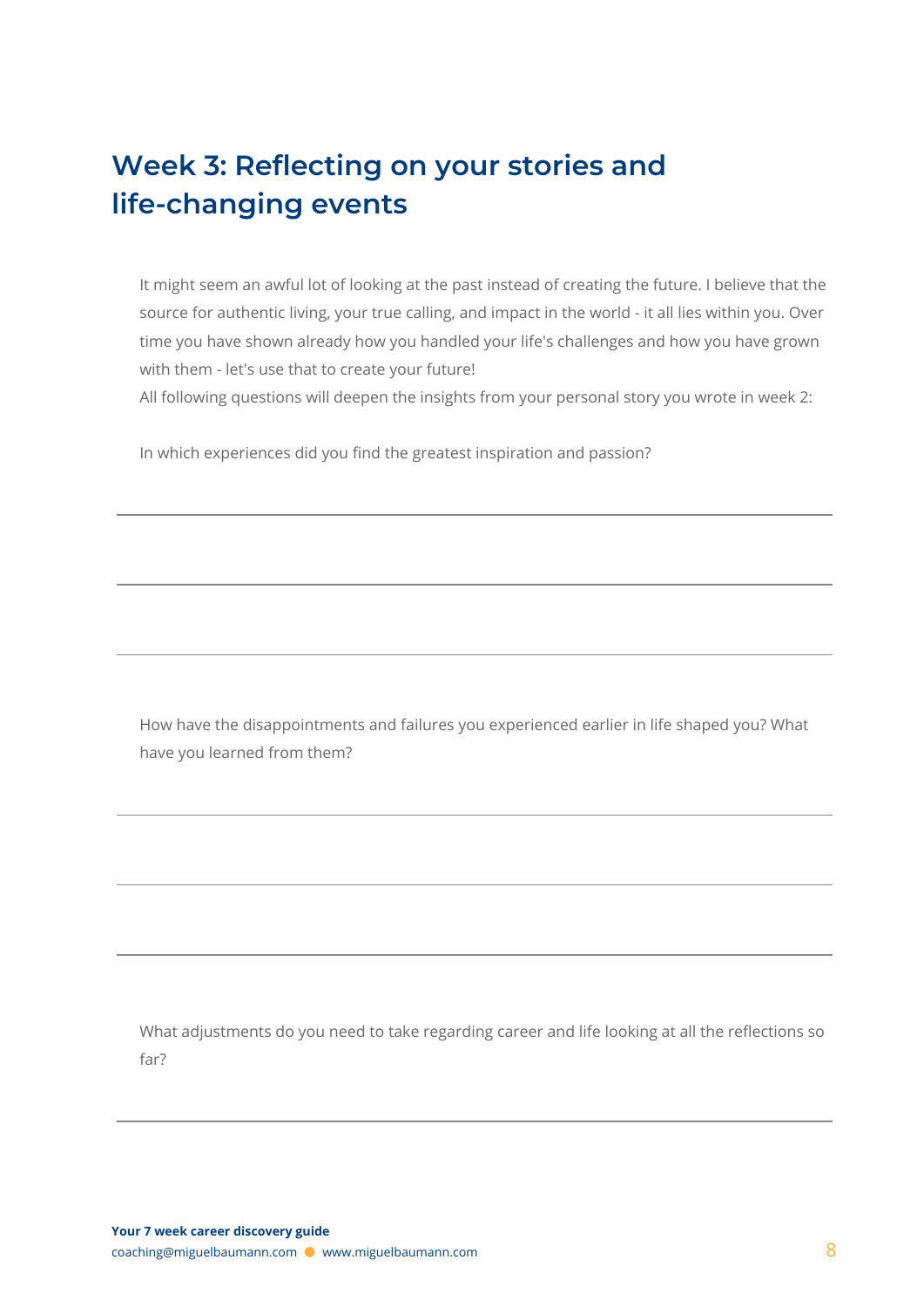Take the 3 biggest life-changing moments you identified last week. Use these questions to reflect on them to learn more about yourself and your patterns:

- How did you feel at that time?
- What resources did you call on to get through this
- How did you resolve these issues if you have?
- How did this experience shape you and your views of life?
- How can you use this experience to reframe your life story and understand yourself more fully?
- Are there ways in which these experiences are holding you back today?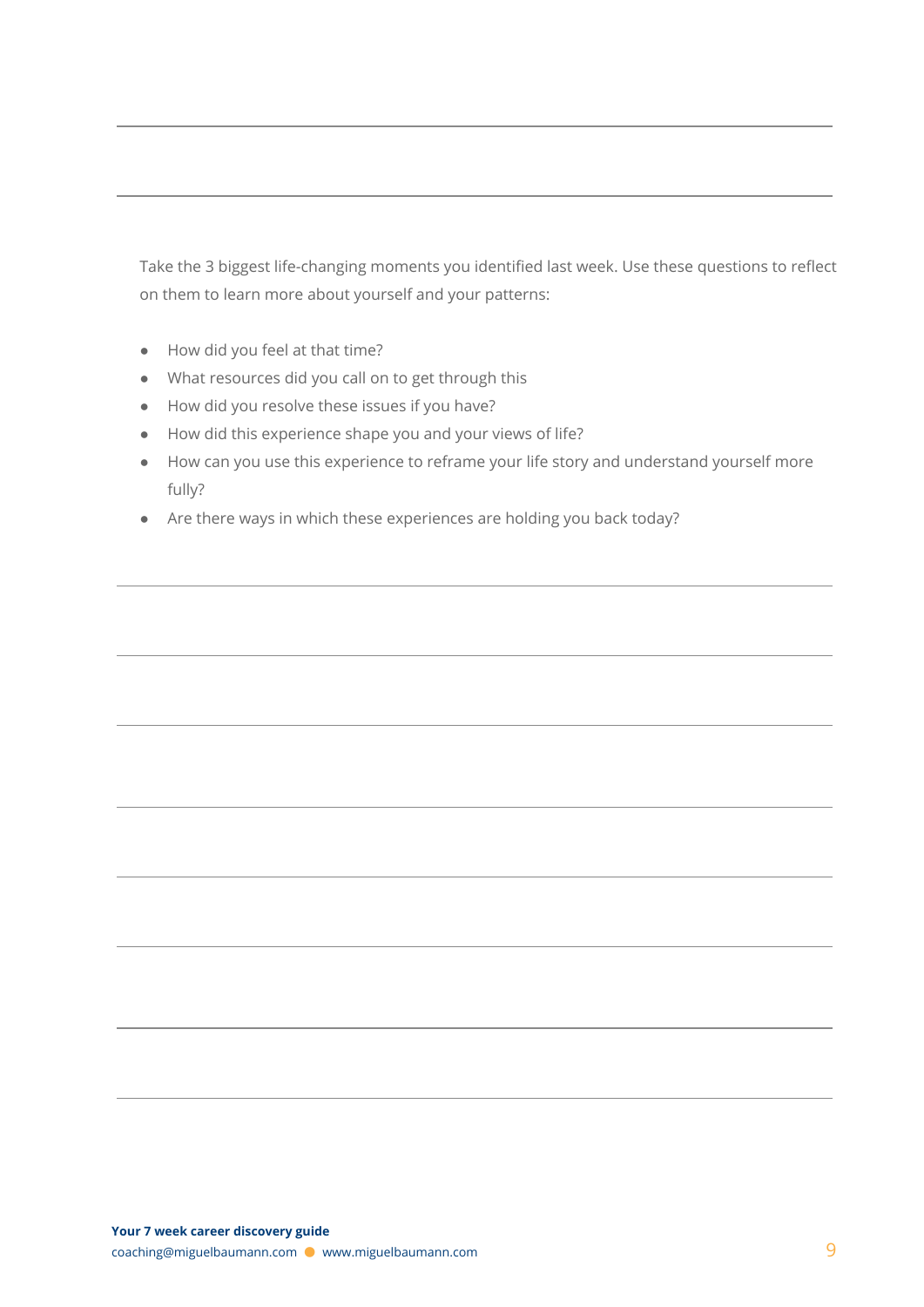## <span id="page-9-0"></span>**Week 4: Assessing what is important to you**

Yay, you made it so far - how exciting! How did it go last week? What did you learn, where were you struggling? Let me know in an email!

This week we focus on values, the things that just feel true for yourself and you can't even explain why. In general, values are important and enduring beliefs or ideals that will guide you in making decisions. Understanding and clarifying them for yourself is the first step to living a life more in tune with what is really important to you. They create clarity and focus.

Write down all your values that come to mind right now. Values come from within, and you somehow can't explain why that is so important. (Try first for yourself, at the end of this ebook I attached a list of some values as examples. Only use that backup list if you struggle in this chapter).

What are the things that drive you crazy? Things that are really annoying or even drive us crazy are values that are being stepped on. So, find the opposite of what is driving you crazy and write that down here - these things are also values of yours: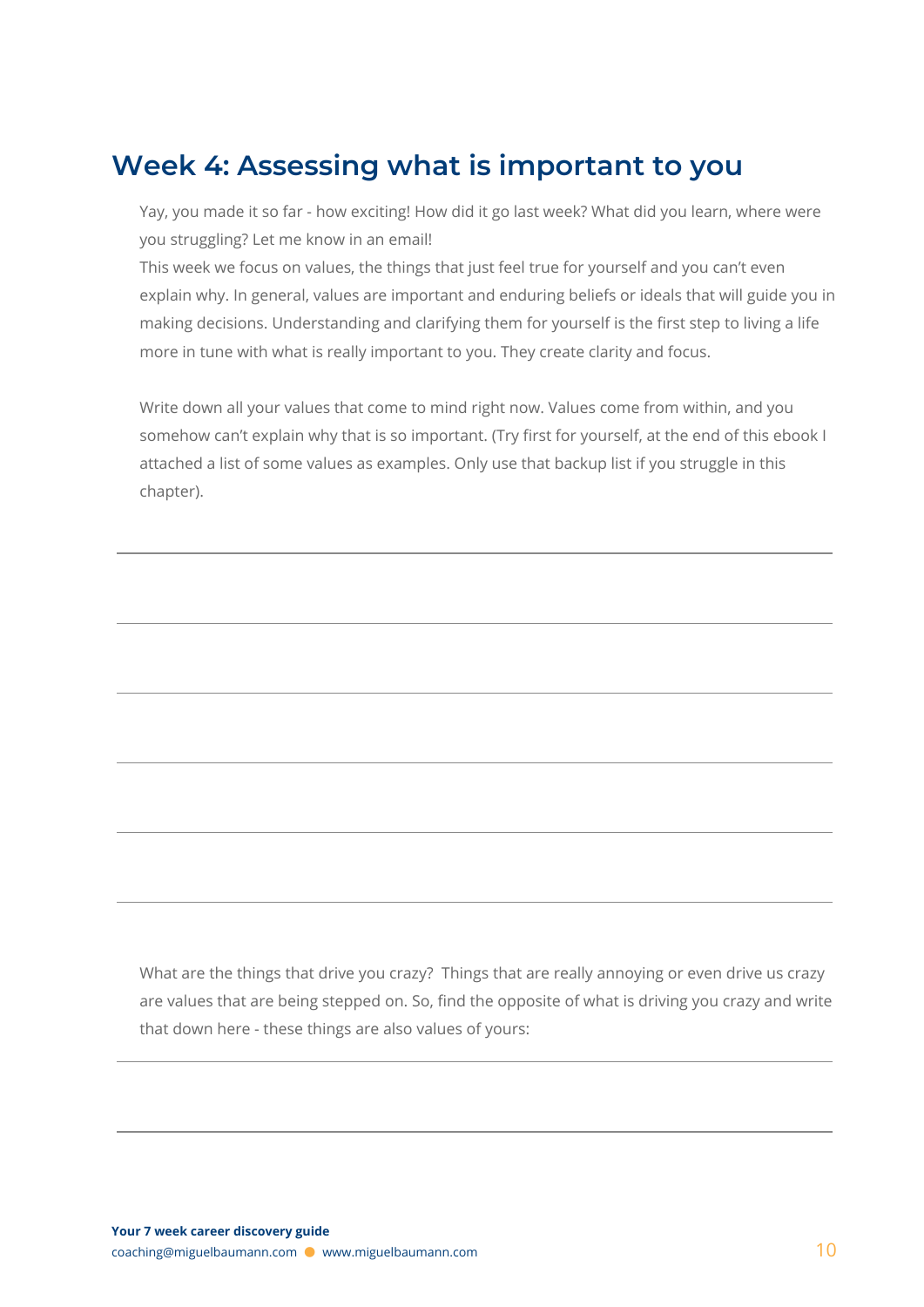With that list, we now create value-chains. Value chains are elements that make a value extremely personal. A value of mine is Creativity. My personal value-chain of that is: "Creativity: Creating innovative companies and visual art"

Now go and prioritize all the values - focus on top 10, then zoom in on your top 3 to make sure those are crystal clear to you and feel good.

If you struggle with making decisions, the chapter on [neuroscience](#page-20-0) based decision making might help you to simplify.



This whole exercise could take some more time, the goal is to really understand your driving forces, what is important to you. If you struggle, reach out to me: coaching@miguelbaumann.com

**You did it, this week's work is done. How are you thanking yourself today for this work? How are you celebrating this?**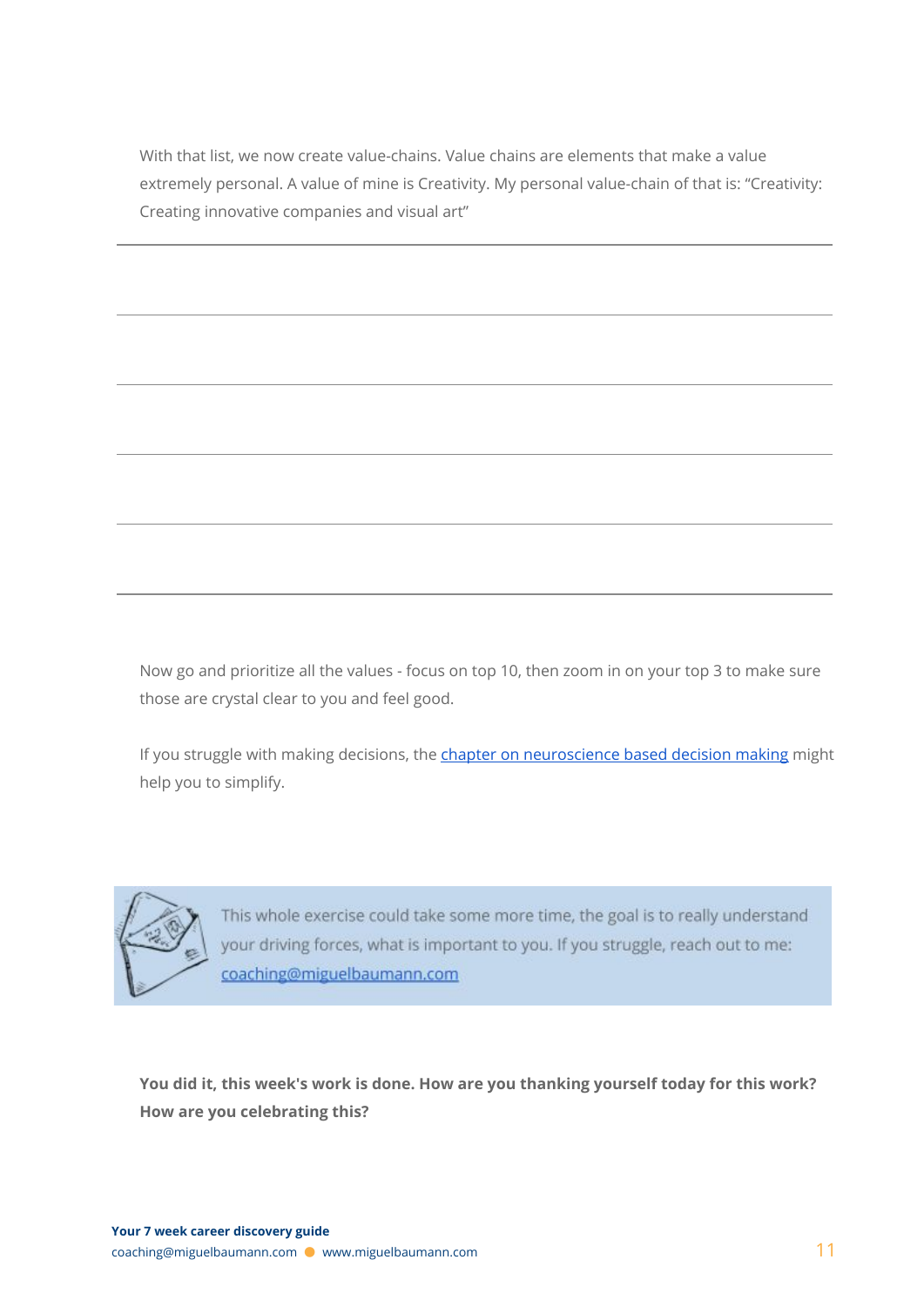# <span id="page-11-0"></span>**Week 5: Where do I want to go? What is my goal in life and career?**

Welcome to week 5! What a journey, right? I am sure you have already learned a lot about yourself. If you feel you took some shortcuts before, now is the time to go back to week 1-4 and revisit the exercises, add whatever you might have skipped.

This week we go from "Who am I?" to "Where do I want to go?". We will use a few questions that might sound similar, yet have a different flavor. Try to answer them all, each with a dedicated and special answer.

So, to warm up, here is one of the biggest questions of all times for you to answer: Who are you in 1-3 sentences? If this is scary, use your values and insights from weeks 1-4 to answer. This does not have to be perfect, just a short description that feels right for you right now, don't think too much, just start writing by hand.

What would you like to contribute to the world? What is the impact you want to have in the world? What do you want to change in the world?

Imagine you have a huge billboard on Times Square in New York. You can put up there whatever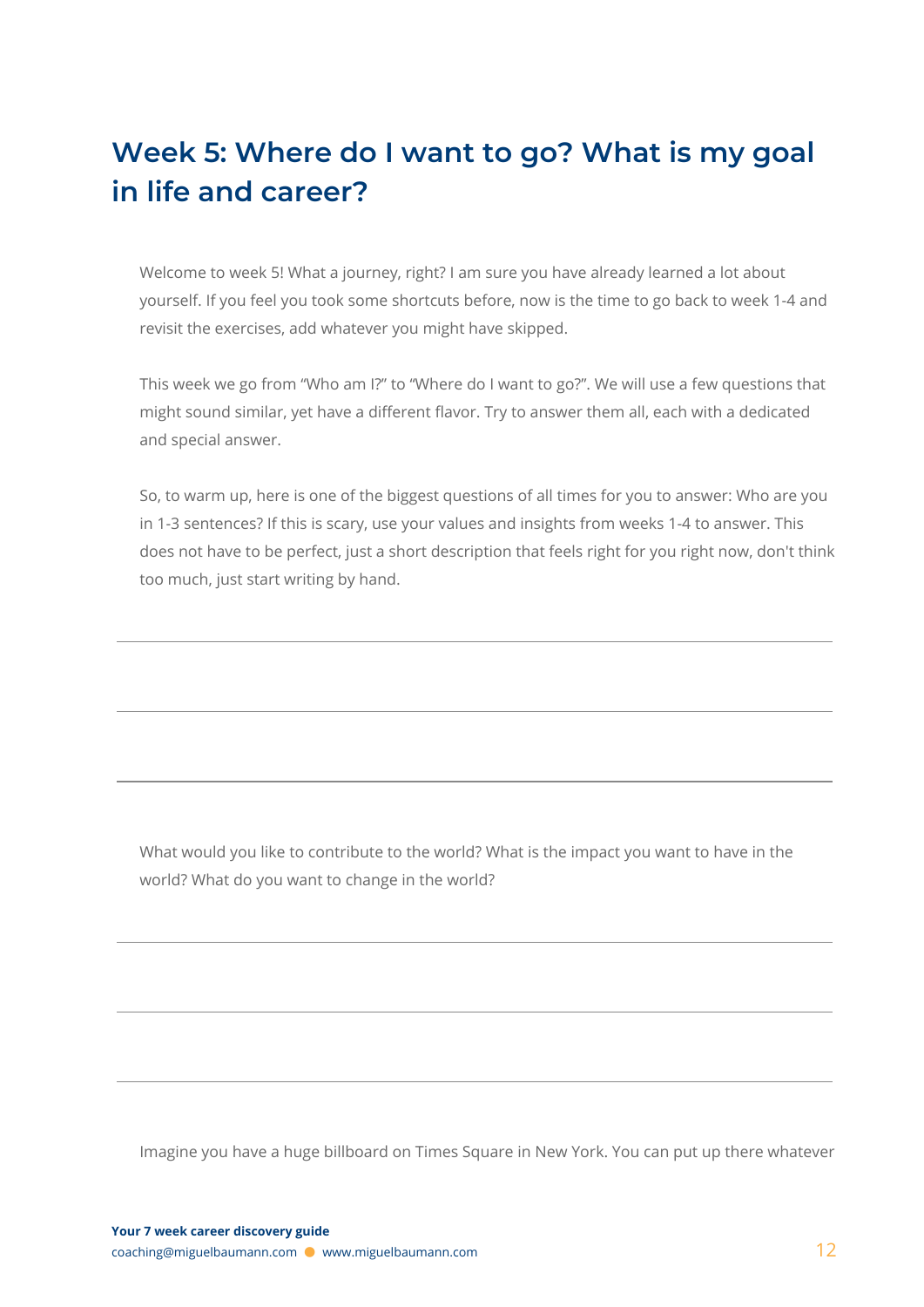you want, an image, text, just a color. Whatever it is, the people passing by will look up to it and will be changed. Now listen to yourself, how will they be changed?

- a. What will they do differently in their life? Write down whatever comes up for you, describe the billboard and the effect it has on people, how they will be changed?
- b. To more you go into detail with this question, the better

If there were no obstacles, abundance of money, nothing holding you back: What would your goal look like? What would you do? Be crazy, choose what really, truly feels like your own, makes you smile just thinking about it.

If you only had 12 months to live, what would you do? (write down everything)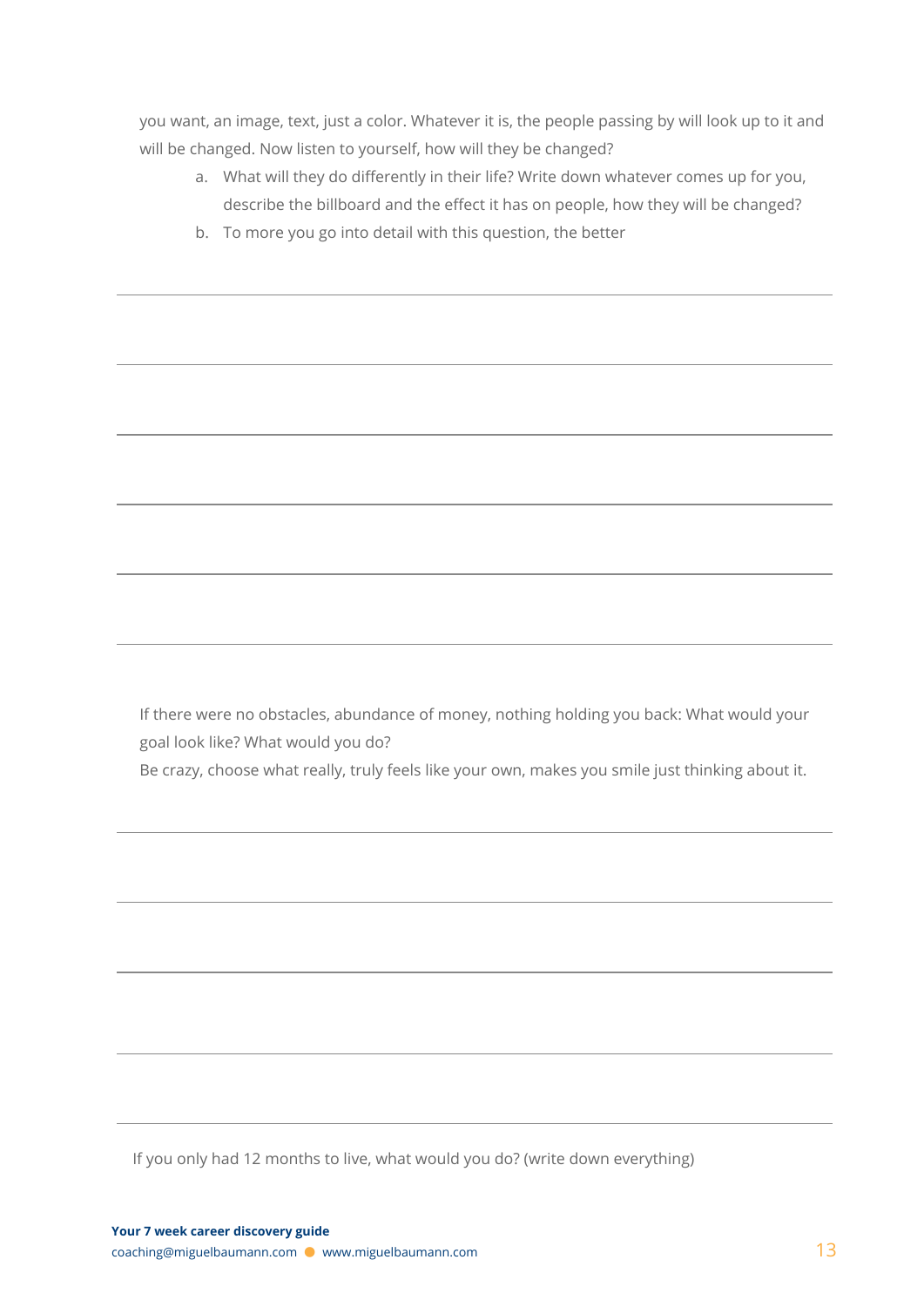What do you want to be known for? What do you want your impact on this world to be, what is your mission or vision for this world? This might be another tricky one where you quickly say I don't know. Just think back of all the things you uncovered so far and write down what feels right or that feels like a hint of an answer.

Over the past weeks, you have been collecting a lot of keywords, journaling, aspects, and important values. If it does not make sense to you yet, don't worry, we still have week 6-7 coming up.

And: Don't jump forward, give it some time, let things sink in for a few days, and then pick **up next week again.**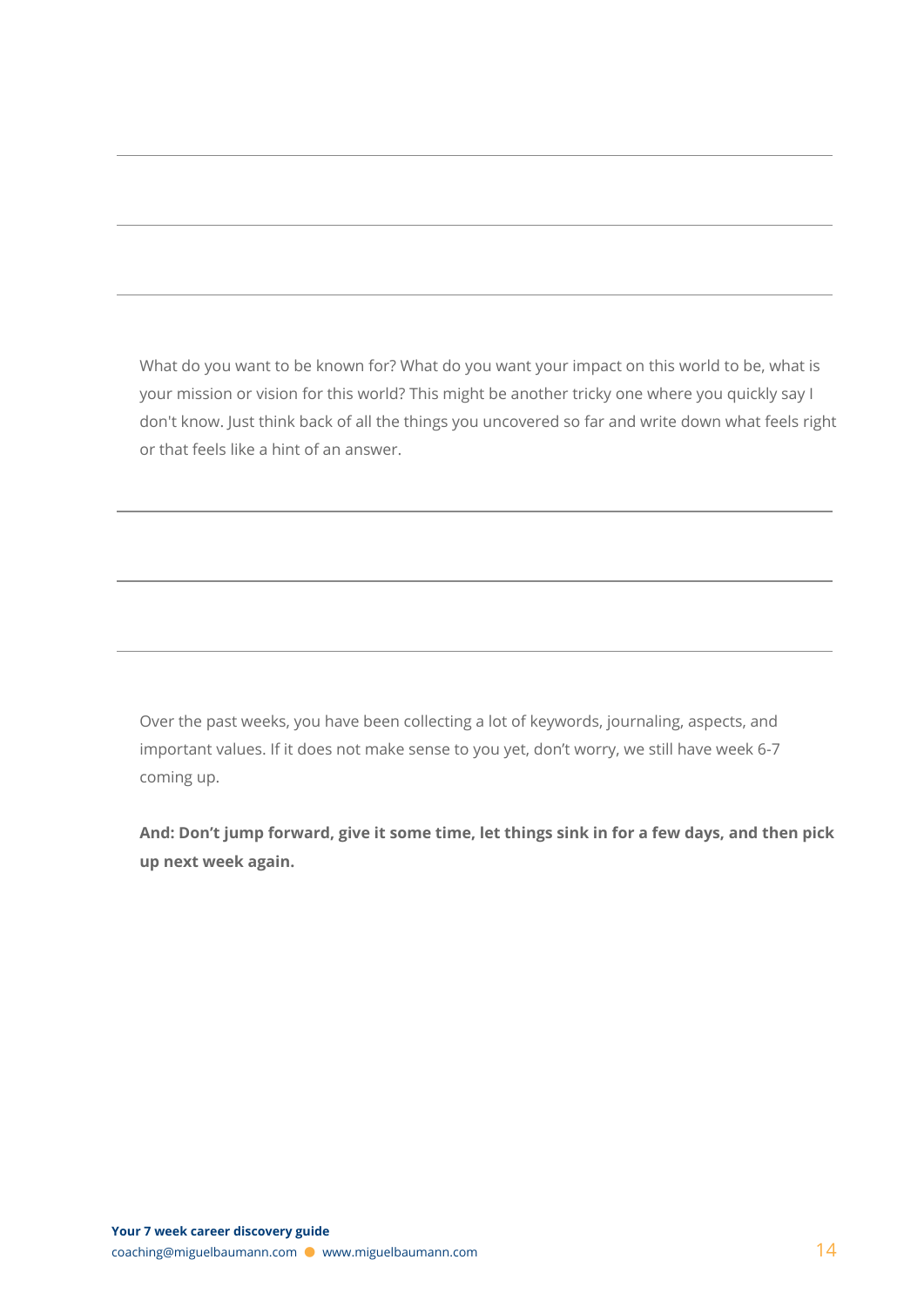## <span id="page-14-0"></span>**Week 6: Use the wisdom around you**

Welcome to week 6 of your journey of learning more about yourself and getting clearer on what you want to do in your life and job.

Now you are wondering: How do I make sense of all that I have done so far? It all depends on your past work and how thorough and honest you have been. If you need to go back and add keywords, things you have learned on the way, do this now, it could be important.

Then, go ahead and let the magic unfold:

- 1. Put all the papers in front of you from week 1-5. Put them on a big table or on the floor and circle words or situations that keep coming back in these papers. Use different colors for different topics if it feels right.
- 2. Look at it: What gives you positive Goosebumps? If there are things that you hate or dislike a lot, find the opposite and write that down.
- 3. Now group the keywords in front of you. Make clusters. Use a mindmap. Follow your feeling of what belongs together. What is missing on the list? Add it. And then go and answer the following questions, don't overthink them, just write whatever comes up, trust yourself, the process, and the work you have done so far.
- 4. Now, look at it. This is you. Talk to at least 5 friends, partner, family members, or colleagues about the following:
	- a. Tell them who you are, based on what you have uncovered over the past weeks
	- b. Tell them about your goals for the world and your life in 2 years from now
	- c. Don't change it or make it nicer. It is what it is, beautiful pure you. Do this multiple times to as many people as you dare, at least 5.
- 5. Now listen. How are they reacting? What are they saying? What are you hearing yourself say? How are your words changing time and time again? Take these insights and write them down below.
- **6. Always end your conversation with the question to yourself and to the person you told the story to: What career, activity, or job profile would make sense from that perspective? Ignore the answers that don't feel right. Put on this list what actually does make sense for you.**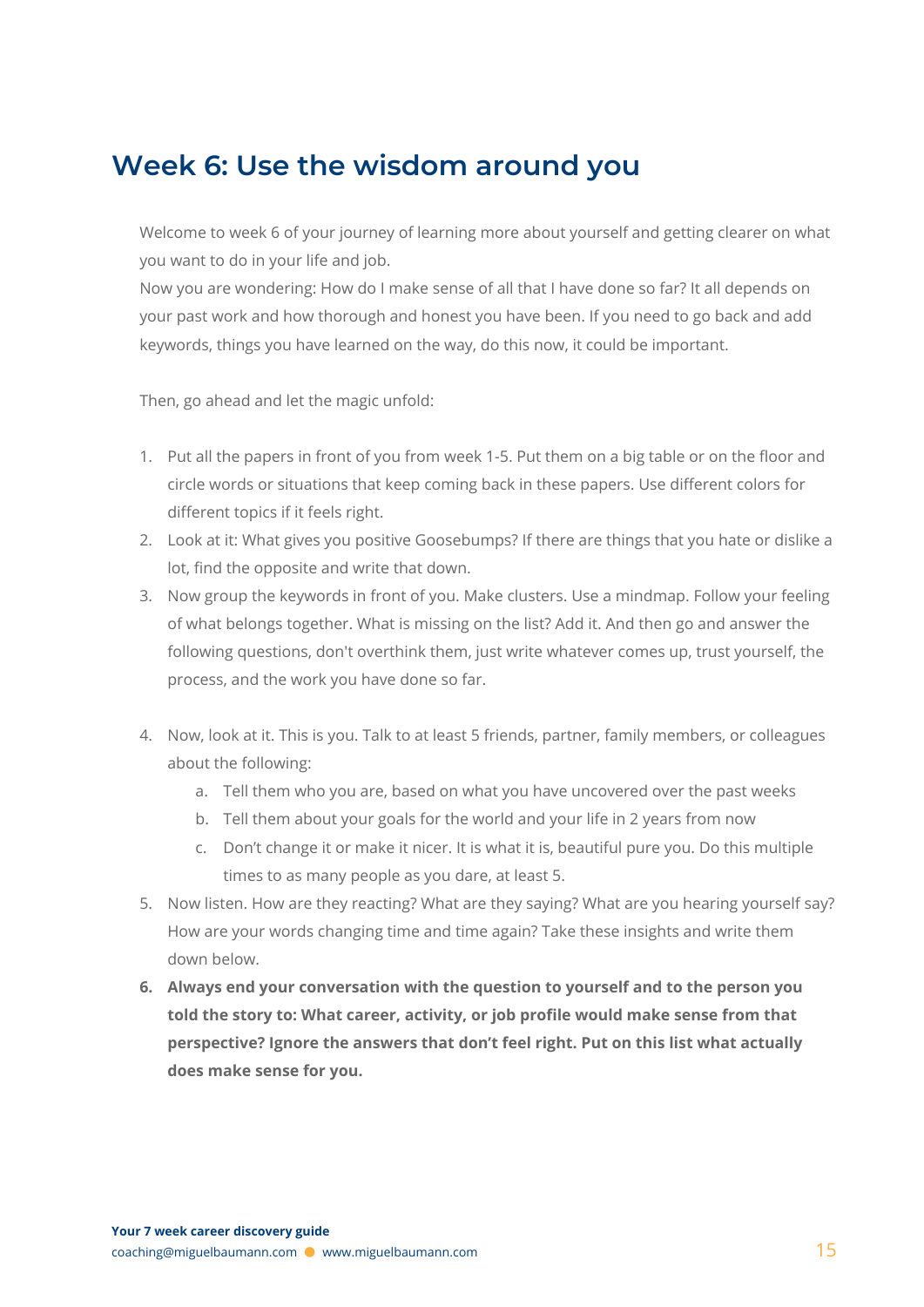Use this space to write down observations, insights and important things around what career might be right for you.

Don't cheat on this one, I know it's where most people stop and don't move forward. It's the crucial step that shows how dedicated you are to making a change, you have everything you need, just go out there and talk to a few people! Let this sink in over the next few weeks. Revisit this list next week. See how you feel about it now, what has changed.

**Well done this week!**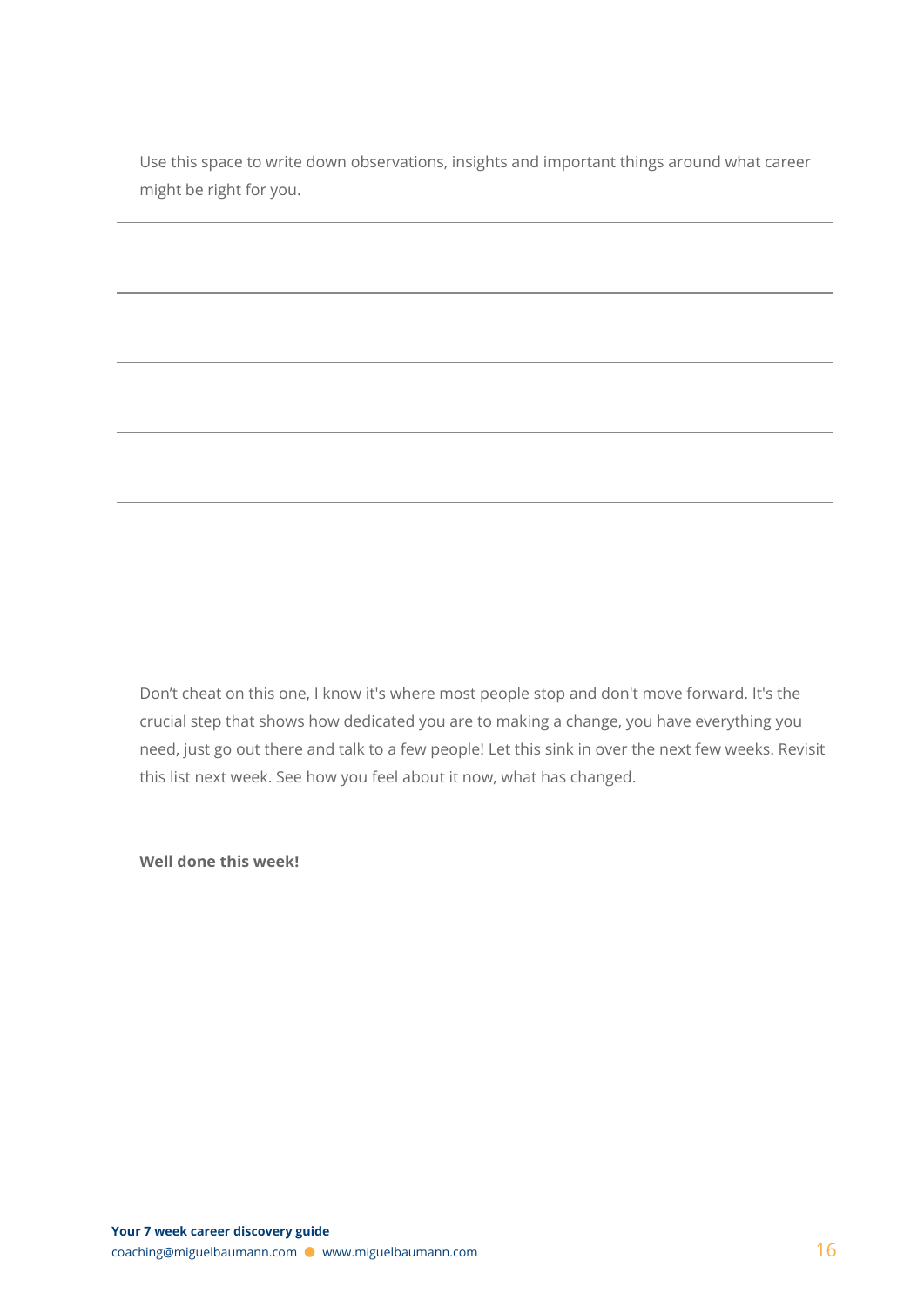# <span id="page-16-0"></span>**Week 7: Bringing it all together**

Week 7 already, I know this is quite a long journey - hang in there, almost there! If you need to, allow yourself some extra time to talk to people from week 6 as I know this can be a bigger task. And it's seriously the most valuable part for most of my clients - so if you have been putting it off, make time for this now and plan in some conversations.

And here is how we bring it all together. It is a model called Ikigai, maybe you have heard of it?

- 1. Write down in the respective circle using all you have found in the past weeks
	- a. What you love
	- b. What you are good at
	- c. What the world needs
	- d. What you can be paid for
- 2. Then look at the intersections where 2 circles meet and look for things matching for
	- a. Passion
	- b. Mission
	- c. Vocation
	- d. Profession

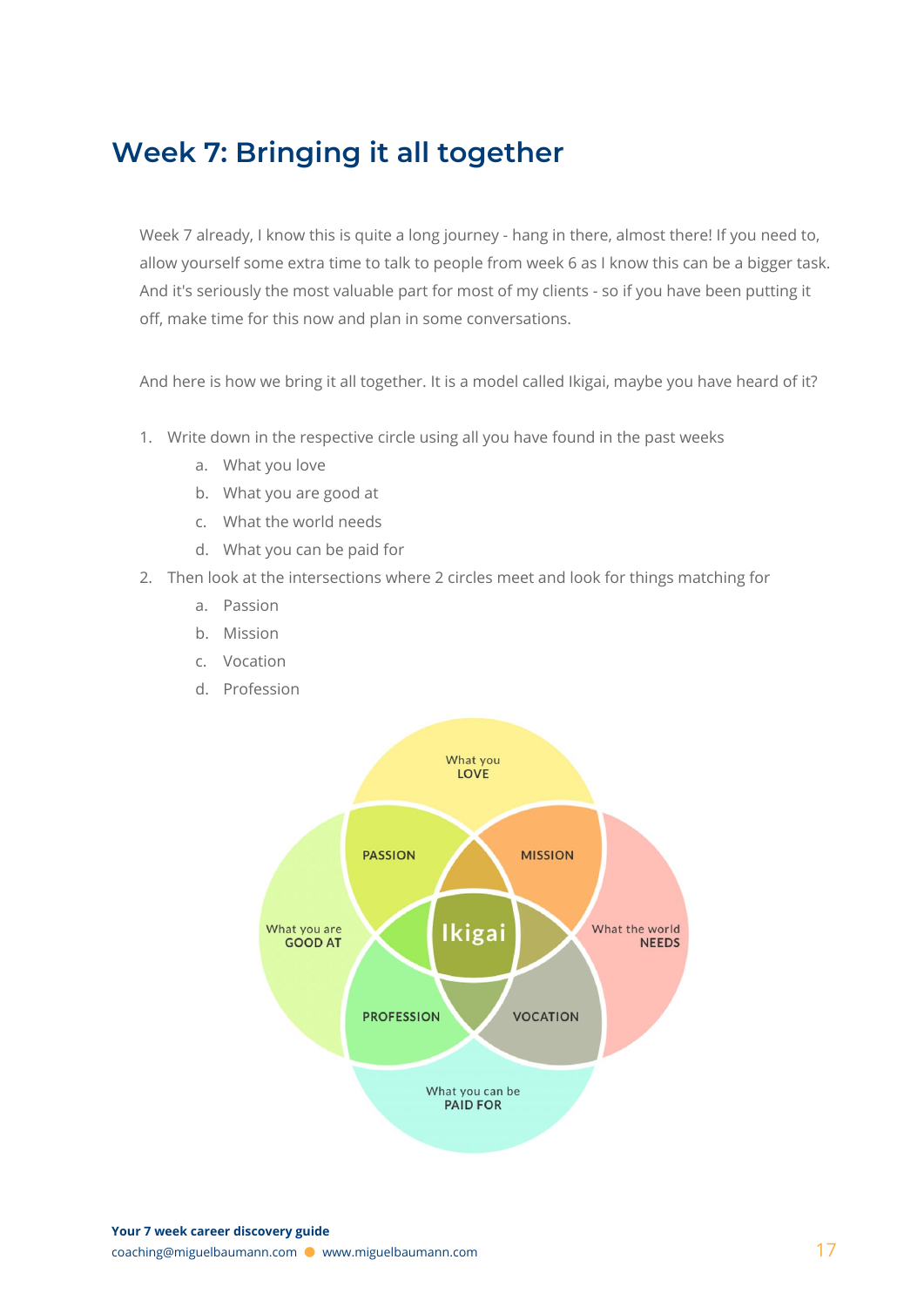3. And now, look at what is coming up that is part of all 4 circles. In theory, that would be your career, and reality sometimes looks a bit more blurry and it takes time to really find that IKIGAI spot. It's ok if you have multiple potential careers identified so far, also if they are widely different.

To summarize, write down the 3-5 career options you are considering right now, careers that interest you, activities you really want to do. And maybe there are just faint ideas that feel right for you. Write them down, using as little words as possible. Any insight you gained is valuable at this stage.



If you struggle with this exercise it might be a good time to just reach out to me for a free consultation - here is the link: https://calendly.com/miquel-baumann/60min

If you struggle with making decisions, the chapter on [neuroscience](#page-20-0) based decision making might help you to simplify.

**This was it for the free ebook! I have an extended version together with a 30mins call with each chapter. Contact me if you are interested in a more indepth program with me!**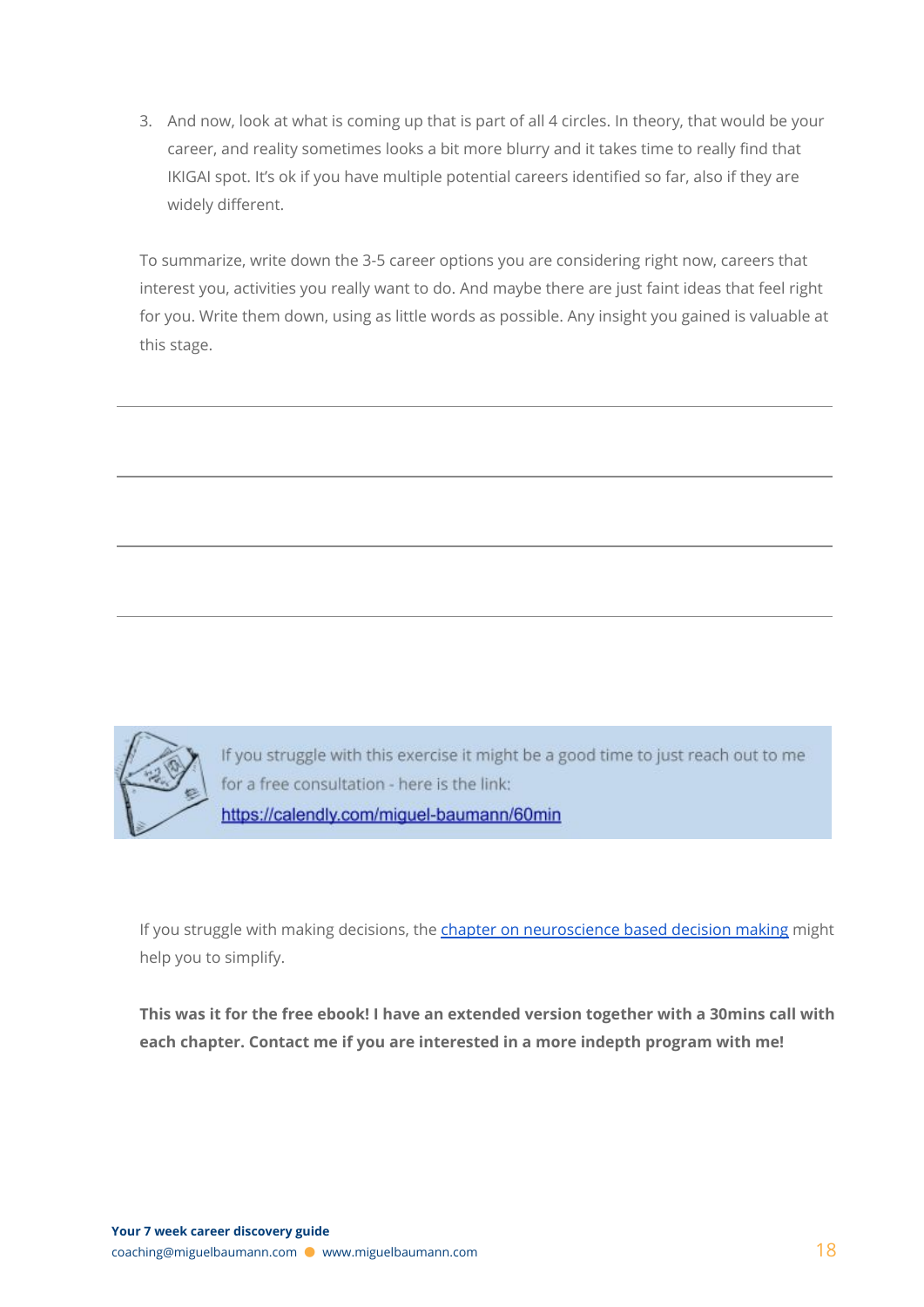## <span id="page-18-0"></span>**What's next?**

Still feeling uneasy? I get that, sometimes we just need that extra support, digging deeper, or additional push. The structure towards authentic living and leading used by successful leaders and CEOs is the following:

- 1. Self-reflection (what we do know, who are you)
- 2. Self-compassion (be as good to yourself as you are to your friends and partner)
- 3. Self-acceptance (be proud of who you are)
- 4. Self-actualization (do what feels absolutely right for you, in your career & life)

Moving into self-actualization is a long journey - this guide was just the first step of Self-reflection. My own purpose is to challenge others to leave the life behind that others have put on them and uncover what they really want, who they really are and let that shine.

So, if you would like to discuss a few things you found in this guide, want to share with me the career you have found or have any other question, please reach out to me:



www.miguelbaumann.com Email coaching@miguelbaumann.com Instagram miguel\_baumann\_coaching Linkedin https://www.linkedin.com/in/miguelbaumann/



#### **I wish you all the best and hope that our paths will cross again soon!**

Miguel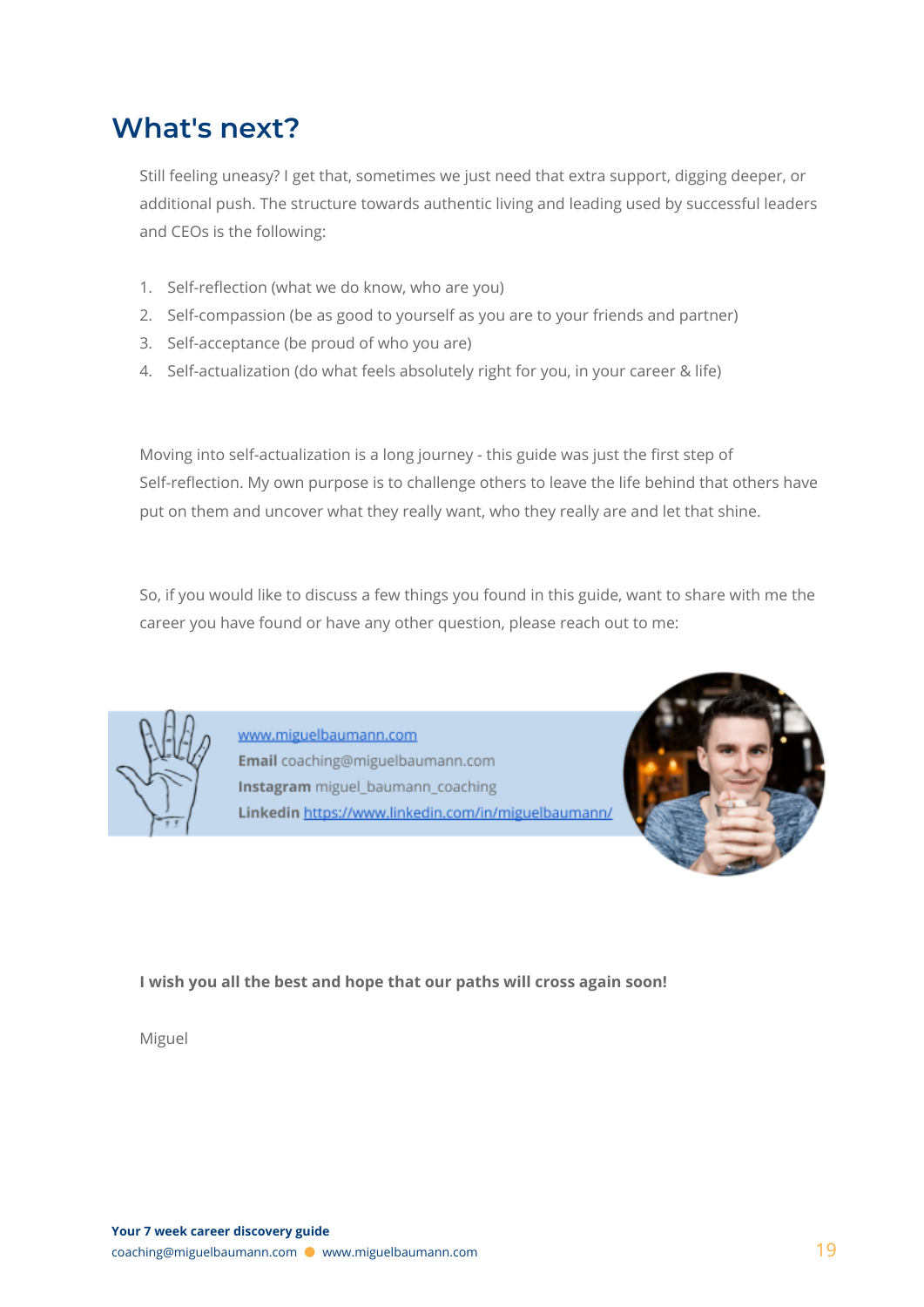# <span id="page-19-0"></span>**Additional resource: How this guide is built on Neuroscience**

#### *How to change your brain structure*

Many of the exercises and questions in this guide are evidence-based coaching techniques and are often rooted in neuroscience.

One of the key elements in neuroscience is neuroplasticity. This means that your brain structure is not fixed but can develop and evolve at any stage in life. This development is not just happening but has to be triggered by activities, like learning a new habit, a new instrument or language. It will change your neuron-connections and create new patterns.

This is what many of the widely adopted coaching methodologies are using as a baseline: Creating new neural-connections to create better habits that serve you in the long run, that help you tackle fears (even Phobias) and let you create your own future.

In this guide, we use all that to engage different brain areas to give you access to more wisdom than rational pondering and thinking. So if you feel that some questions or exercises are repetitive, they are similar but not the same. Using different ways to find answers is a way to engage you differently and might give you the same or maybe different answers. Both are valuable insights to learn from.

#### Additional links:

[https://www.ted.com/talks/michael\\_merzenich\\_growing\\_evidence\\_of\\_brain\\_plasticity](https://www.ted.com/talks/michael_merzenich_growing_evidence_of_brain_plasticity) <https://www.youtube.com/watch?v=LNHBMFCzznE>

### *Trust your gut feeling*

Another aspect that we will focus on in this guide a lot is emotions and how things feel. "Trust your gut" is something we often hear as advice from friends. And it actually is good advice, as your gut (or intestines) contain more nerve-cells than your brain and are directly connected with each other through the vagus-nerve (or 10th cranial nerve).

So in effect, when I ask you through this guide, how does it feel? Pick your first reaction to it, write it down, whatever comes up. Just trust your gut :)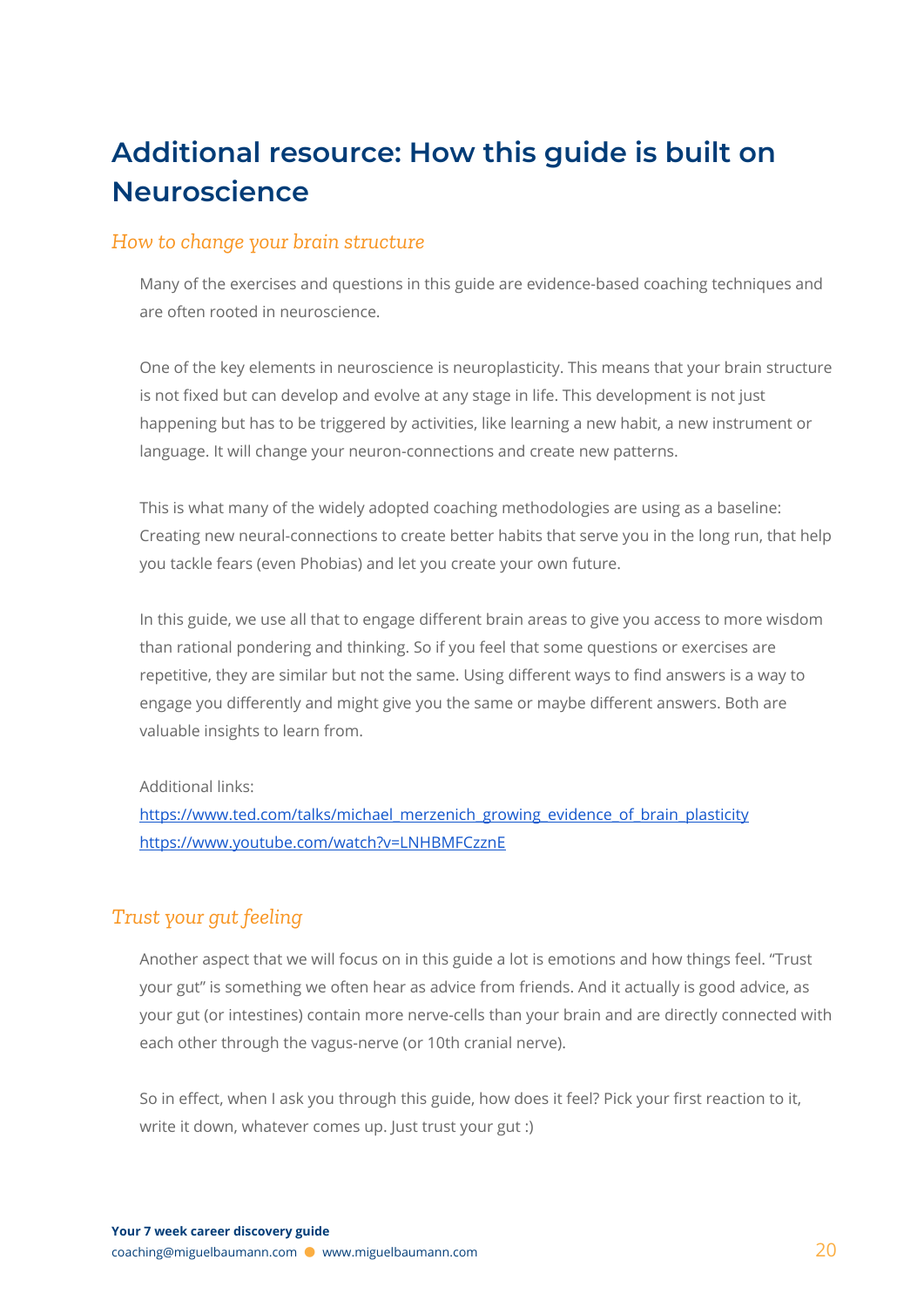# <span id="page-20-0"></span>**Additional resource: How to take decisions based on Neuroscience**

One of the things that keeps coming back for my clients is how to make good decisions. This serves as a summary on different academic behavioural science studies with the newest insights on decision making. Many of those are based in neuroscience, and don't we all love some science for complex emotional questions?

**The very short answer to complex decisions: Trust your gut! (its based in science).** Here Some basic principles and a bit of background on decision making:

- A) The decisions you are making are always impacted by the results of previous decisions
- B) It is a process and not just a single moment so take your time for big decisions
- C) For simple decisions rational thinking is good. For complex decisions, trust your gut feeling and emotions.

#### *Now, for complex decisions, follow this process:*

- 1. Reduce distractions when taking big decisions and give it time. Practicing mindfulness will give you the power to stay present in the moment, feel and think with clarity
- 2. Be aware of vanity metrics like status, fame or # of Instagram followers. Focus on what is really important to you (aka values). With this you have a general framework for decisions that will give you perspective of longer term thinking
- 3. Make sure you have adequate information (not too much or too little). Focus on what is relevant for you personally and leave away what does not feel important
- 4. Emotions will influence your decision, if you like it or not. Listen to your feelings (more and more research shows that we feel the decision first and then start rationalizing that emotion)
- 5. The brain will automatically rate your decision making based on past experiences. Making this a conscious effort can create more clarity for you
- 6. Talk to other people about your thinking process. You will a) hear yourself talk and b) you might be pointed towards blind spots you weren't aware
- 7. Last, take a decision. Often, you will learn from breaking big questions down into smaller steps. Then take a decision and act on it. You will immediately feel if you are going in the right direction or not. Adjust as you move forward.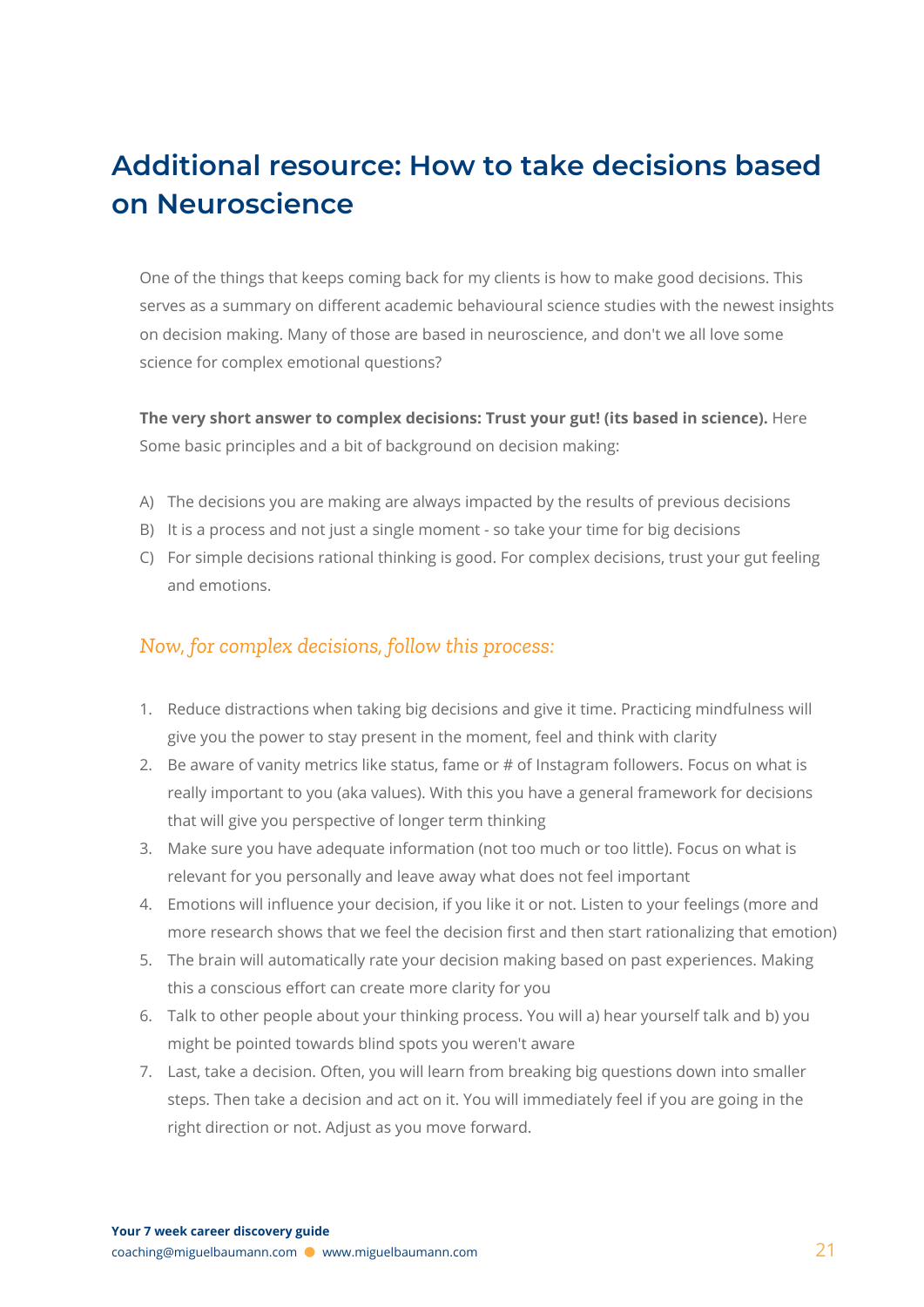### *Here is some background for those really curious about how the brain works:*

A lot of the following insights are very young, the whole field of neuroscience and behavioural studies is very young, so new insights can still change fundamentally the knowledge of how our brain works. Here are some interesting bits I found:

One of the biggest insights is that 3 different brain regions are involved (not only orbitral frontal cortex /prefrontal cortex for higher thinking but deeper (older) brain areas as well. We store information about good things (the food in that restaurant was good) and bad information (the food in that restaurant b´was bad) in 2 different areas. And a third area is focusing on bringing it together and assessing the value of each memory.

A bit of disturbing insight: According to research by the Max [Planx](https://www.mpib-berlin.mpg.de/en/news/current-research-results/cognitive-costs-of-decision-making-strategies-a-resource-demand-decomposition-with-a-cognitive) Institute for Human Cognitive and Brain Science, "the brain activity of the decision can be encoded up to 10 seconds prior to your awareness" of making the decision. When you decide which person to hire for a new position, your brain has already made the decision and your conscious thoughts simply justify the decision.

Here are some of the sources I used and recommend for you as well: <https://raywilliams.ca/neuroscience-can-help-us-make-better-decisions/> [https://www.psychologytoday.com/us/blog/the-athletes-way/201505/the-neuroscience-making-d](https://www.psychologytoday.com/us/blog/the-athletes-way/201505/the-neuroscience-making-decision) [ecision](https://www.psychologytoday.com/us/blog/the-athletes-way/201505/the-neuroscience-making-decision) [https://www.sciencedaily.com/releases/2019/09/190911101537.html](https://www.sciencedaily.com/releases/2019/09/190911101537.htm)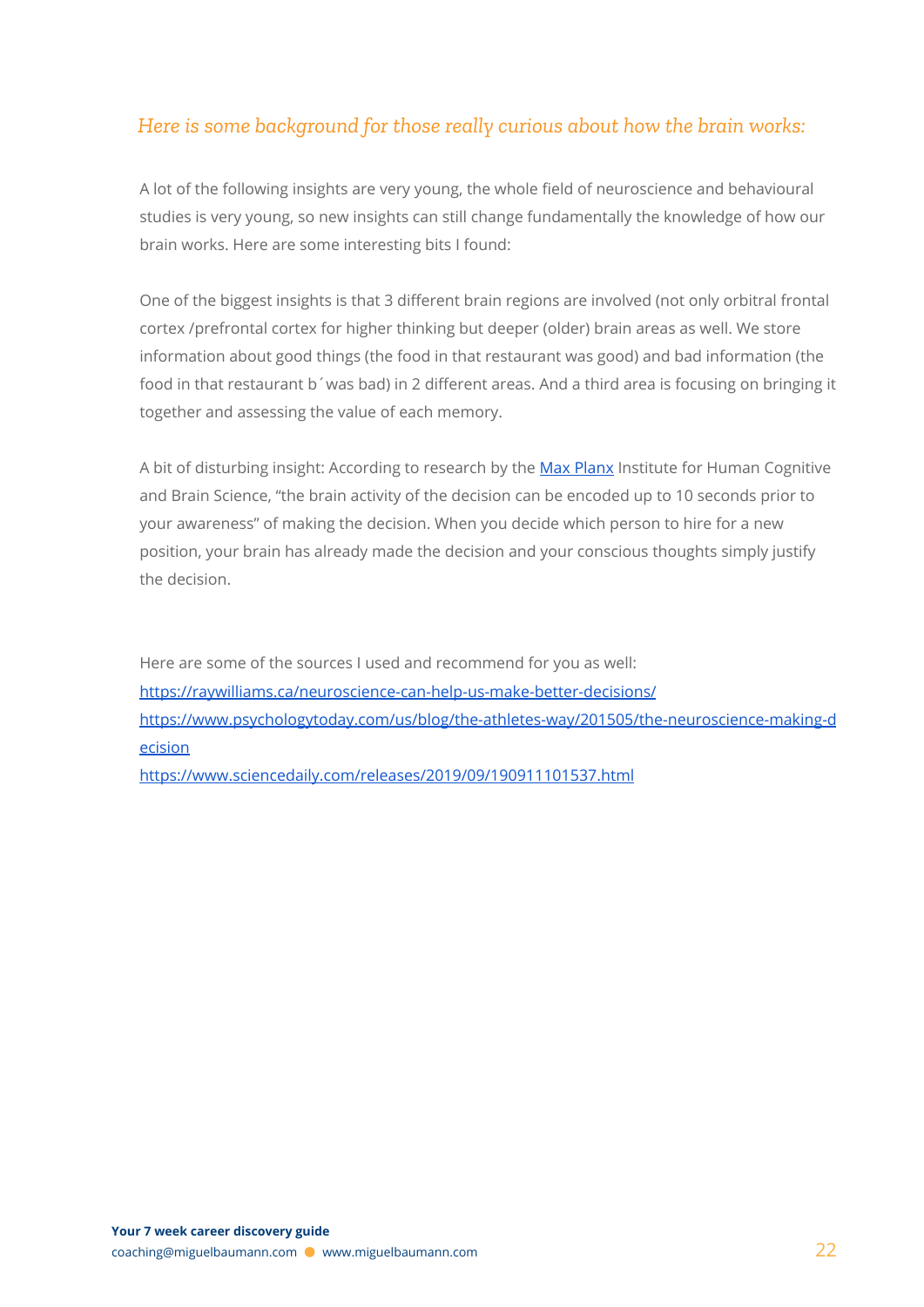## <span id="page-22-0"></span>**Additional resource: List of values**

Only use this for inspiration, it's not a finite list, use only as a backup and pick what feels right for you personally.

| Acceptance        | Dependability | Harmony       |
|-------------------|---------------|---------------|
| Accomplishment    | Development   | Health        |
| Accountability    | Devotion      | Honesty       |
| Accuracy          | Discovery     | Honor         |
| Achievement       | Effectiveness | Hope          |
| Adaptability      | Efficiency    | Humility      |
| Altruism          | Empathy       | Humor         |
| Ambition          | Empower       | Improvement   |
| Amusement         | Endurance     | Independence  |
| Awareness         | Enjoyment     | Individuality |
| <b>Balance</b>    | Enthusiasm    | Innovation    |
| Beauty            | Equality      | Inspiring     |
| <b>Boldness</b>   | Ethical       | Integrity     |
| <b>Bravery</b>    | Excellence    | Intelligence  |
| <b>Brilliance</b> | Experience    | Intensity     |
| Certainty         | Exploration   | Justice       |
| Charity           | Fairness      | Kindness      |
| Cleanliness       | Family        | Knowledge     |
| Clear             | Famous        | Lawful        |
| Comfort           | Fearless      | Learning      |
| Community         | Focus         | Logic         |
| Compassion        | Fortitude     | Love          |
| Competence        | Freedom       | Loyalty       |
| Confidence        | Friendship    | Mastery       |
| Connection        | Fun           | Openness      |
| Consciousness     | Generosity    | Optimism      |
| Control           | Giving        | Order         |
| Cooperation       | Gratitude     | Originality   |
| Courage           | Greatness     | Passion       |
| Creativity        | Growth        | Patience      |
| Credibility       | Happiness     | Peace         |
| Curiosity         | Hard work     | Performance   |